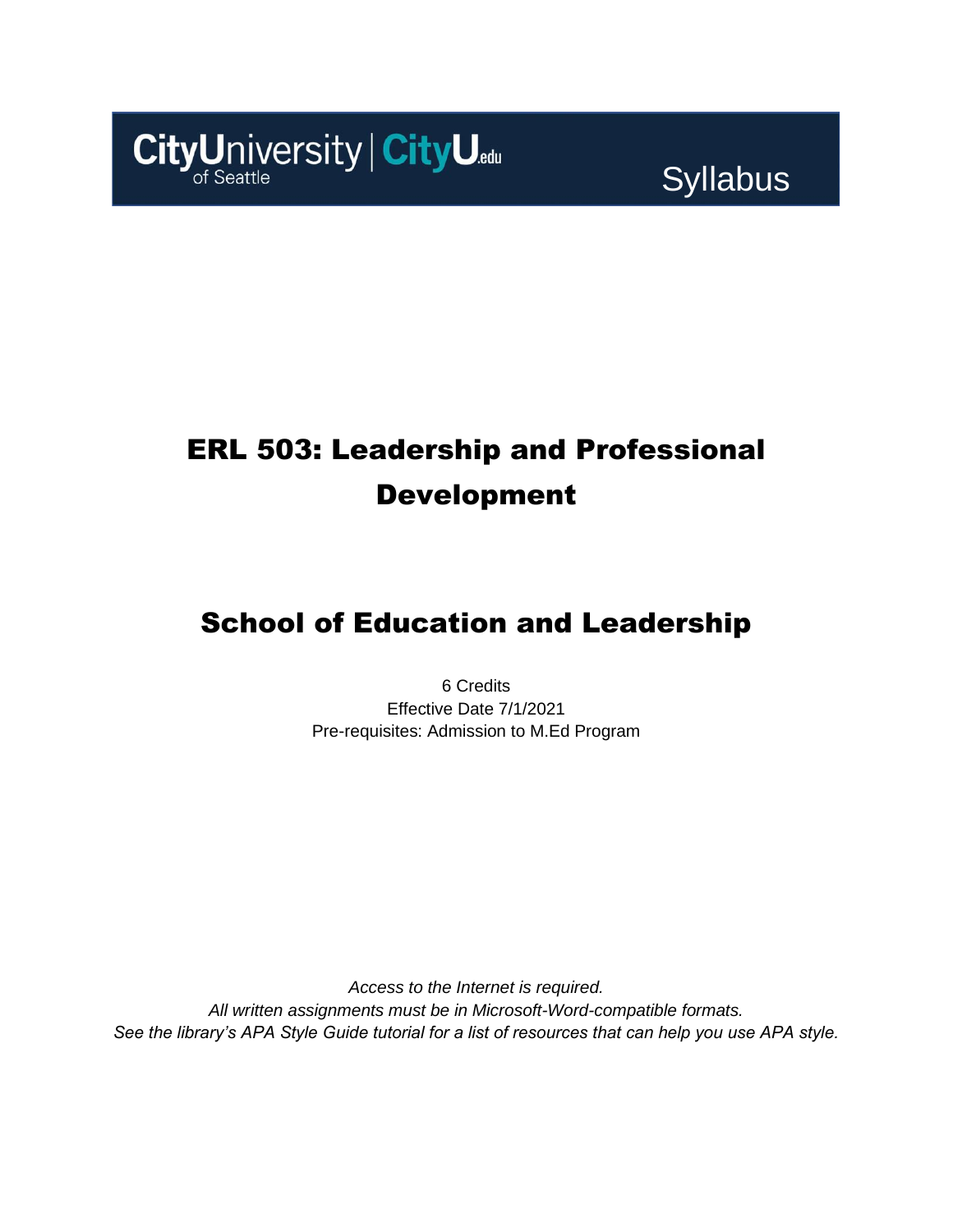# Faculty Information

Professional experience information for instructors is found under *Faculty Information* in the online course menu.

### Contact Information

Contact information for instructors is found under *Faculty Information* in the online course menu.

### Course Description

This course focuses on effective literacy leadership and professional development to support the advancement of student learning. Emphasis is placed on professional development, learning communities and lessons studies in literacy ranging K-12. Candidates develop essential knowledge and skills necessary to perform leadership responsibilities within their current school, district, and community.

### Course Resources

Required and recommended resources to complete coursework and assignments are found on the course [Reading List.](https://cityu.alma.exlibrisgroup.com/leganto/login?auth=SAML) The reading list can be found under *Course Information* in Blackboard as well as from the library homepage ("Find Your Textbook" button).

**Note**: Required resources that must be purchased by the student are tagged "Purchase from a vendor of your choosing." Required resources with a direct link, "Available through CityU Library", are available electronically at no cost to students.

Students in Canada may purchase course resources from the [Canada Bookstore,](https://www.cityubookstore.ca/index.asp) and students outside the U.S. and Canada should contact their advisor or textbook coordinator for additional information.

## Course Outcomes

In this course, learners:

- Evidence current research supporting the success of informal and formal learning communities as guides for improving literacy instruction.
- Propose a plan/s to effectively implement and gauge the effectiveness of new teaching practices within a professional learning community.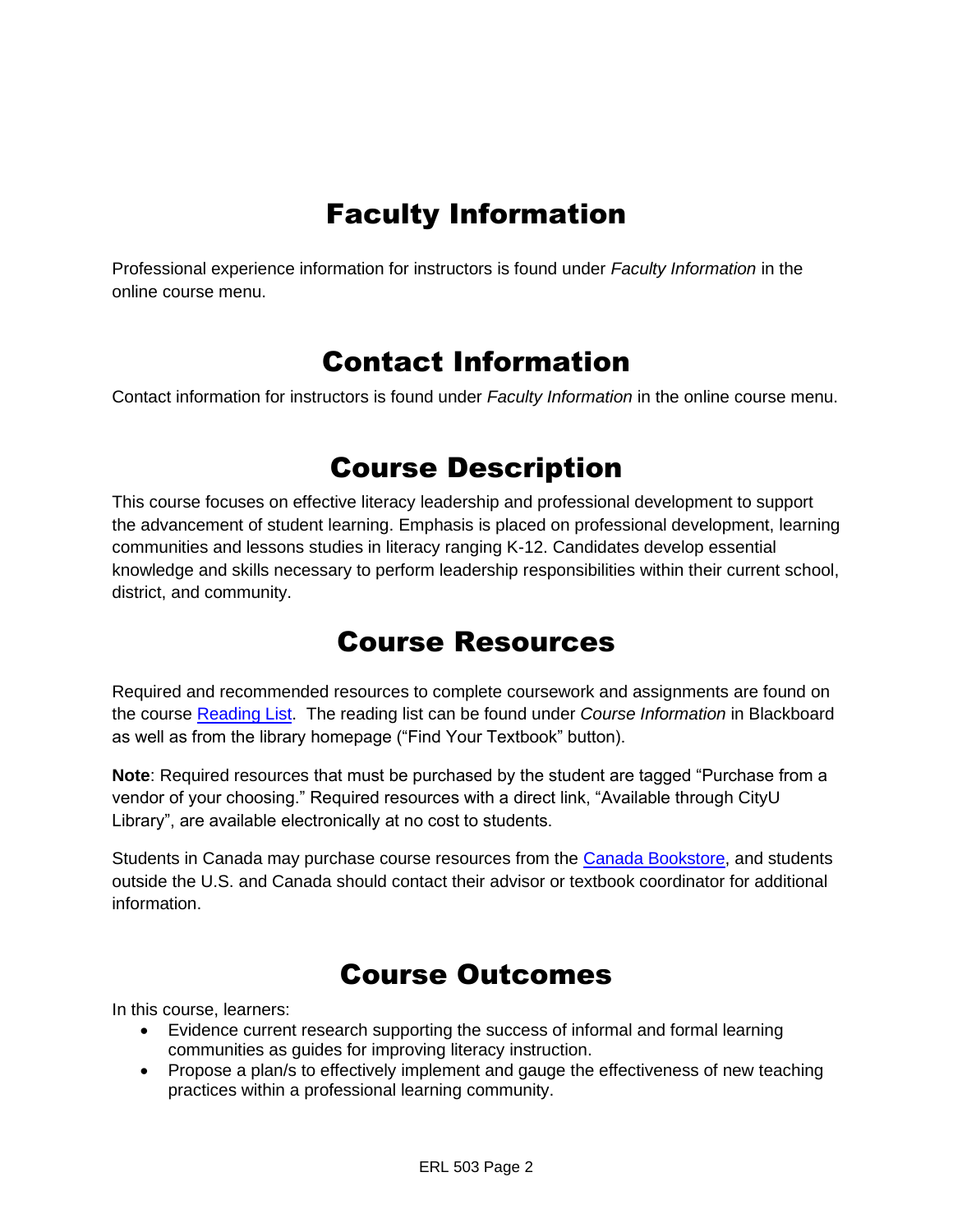- Self-reflect on ways to advocate and model current, effective instructional and intervention literacy strategies designed to improve student learning.
- Synthesize knowledge of collaborative and networked professional learning communities that support, refine, and extend literacy instructional skills.
- Evaluate ways technology delivers wide scale and personal professional learning opportunities.

## Shared Agreements

Our primary commitment is to **build relationships** both with each other and within ourselves. We share a *collective goal* of becoming critically conscious educators who are prepared to serve all students in our classrooms. A positive learning experience relies on creating an atmosphere where space is held for *multiple truths* to coexist, and where we begin to *notice and name power dynamics* in our own group and also in the education system, its processes, and its policies. We acknowledge that differences among our identities, social backgrounds and experiences will influence our perspectives and those of others*.* We agree to *share our truths bravely*, to *acknowledge the humanity* of each other and ourselves, and to *look for learning* in ourselves and others.

*\*\*We agree to keep confidential all issues of a personal or professional nature that are discussed in class.\*\**

*\*\*adapted from Color Brave Spaces by Equity Matters (2021)[. www.equitymattersnw.com](http://www.equitymattersnw.com/)*

## Additional Information

This is a new heading for our syllabus template. Programs are using this to list additional information required by accreditors, or core concepts/knowledge/skills.

## Grading Scale

The grades earned for the course will be calculated using City University of Seattle's decimal grading system, found in the current University Catalog [\(https://www.cityu.edu/catalog/\)](https://www.cityu.edu/catalog/).

Grading rubrics with details on how each assignment will be graded are located under *Assignments* and/or in *My Grades* in the online course menu. Students should review the rubric for each assignment prior to completing their work in order to understand how it will be assessed.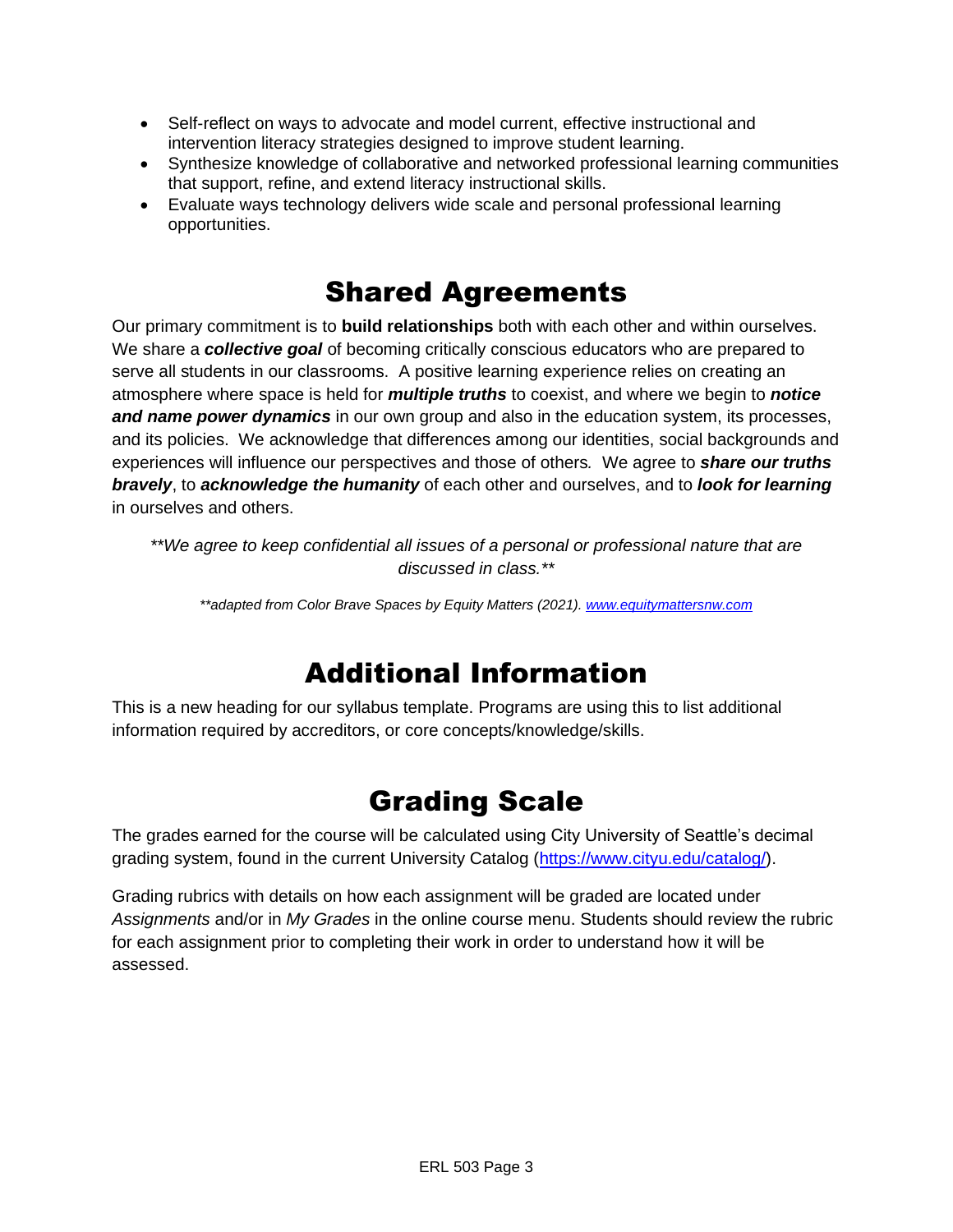# Course Assignments and Grading

### Literacy Leadership and Professional Development (80% of Final Grade)

Demonstrate the ability to:

- Synthesize knowledge of collaborative and networked professional learning communities that support, refine, and extend literacy instructional skills (job-embedded professional development: lesson study, coaching; professional journals, ed. conferences, workshops, university classes).
- Evaluate ways technology delivers wide scale and personal professional learning opportunities.
- Propose a plan/s to effectively implement and gauge the effectiveness of new teaching practices within a professional learning community.
- Evidence current research supporting the success of informal and formal learning communities as guides for improving literacy instruction.
- Self-reflect on ways to advocate and model current, effective instructional and intervention literacy strategies designed to improve student learning.

### Participation, Engagement, and Essential Dispositions (20% of Final Grade)

Candidates should participate and engage in all classwork, including required assignments, class discussions, activities, and instructor-determined assignments. Candidates should work to meet essential dispositions criteria not only in the field, but also in their coursework, whether online or in person.

## Course Policies

Participation will be graded based on engagement in class discussions and activities (both online and mixed modes). Online-only courses will be determined via active engagement in weekly discussion boards or other interactive opportunities provided by the instructor. Mixed mode courses will be determined based on presence in class and engagement with content and peers both within and outside of face-to-face class sessions.

# University Policies

You are responsible for understanding and adhering to all of City University of Seattle's academic policies. The most current versions of these policies can be found in the University Catalog that is linked from the CityU Web site.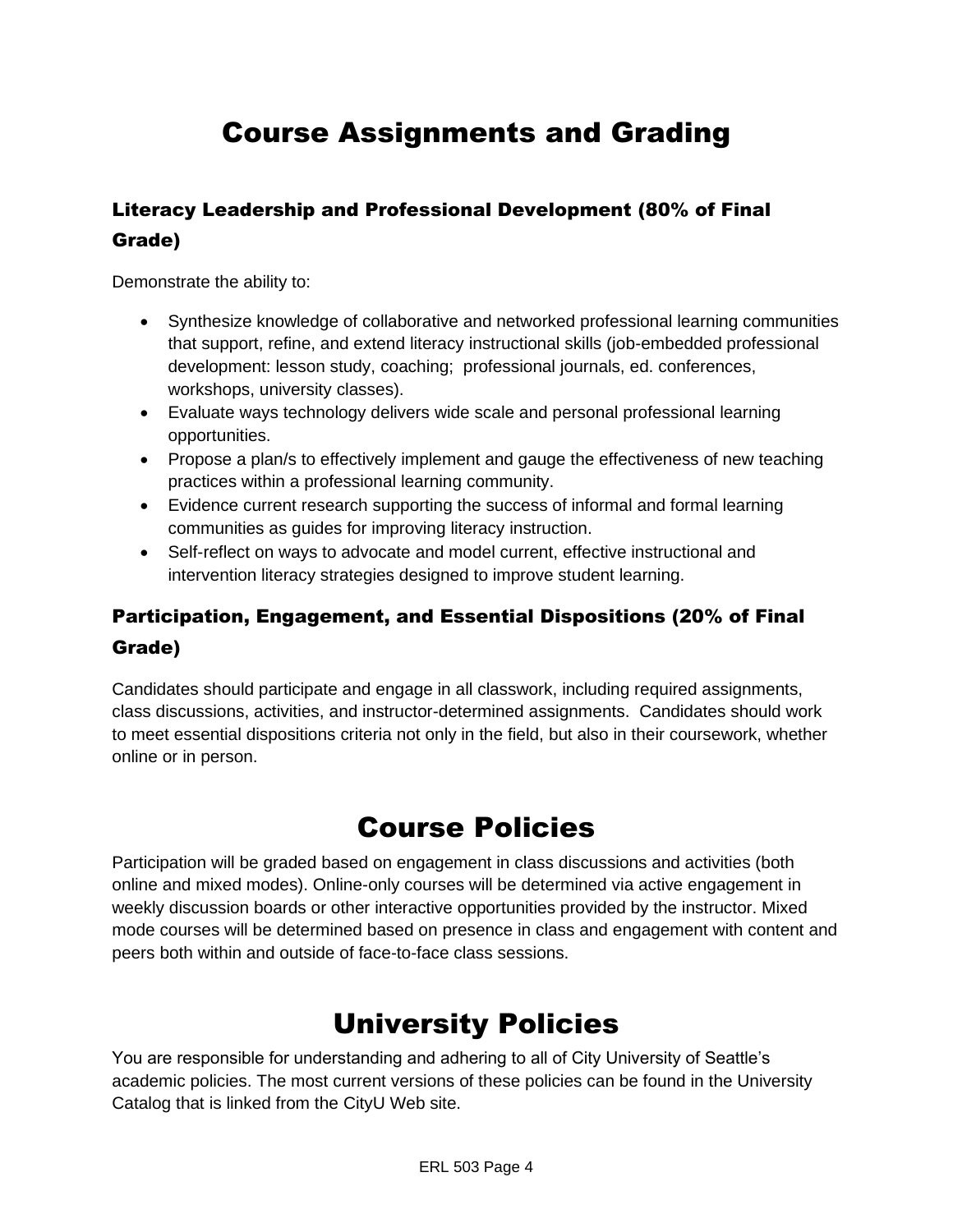#### Antidiscrimination

City University of Seattle and its staff and faculty are committed to supporting our students. We value equity, diversity, and inclusion as a way of life as well as the educational opportunities it provides. City U will not tolerate any form of discrimination based on race, color, ethnicity, sexual orientation, gender identification, socioeconomic status, or religious values. If you have experienced any discrimination based on any of the above, we encourage you to report this to the University. Please report this to your instructor. If you do not feel safe reporting this to your instructor, please report to the Provost or to the Vice President of Student Affairs.

#### Non-Discrimination & Prohibition of Sexual Misconduct

City University of Seattle adheres to all federal, state, and local civil rights laws prohibiting discrimination in employment and education. The University is committed to ensuring that the education environment is bounded by standards of mutual respect and safety and is free from discriminatory practices.

In the U.S., the University is required by Title IX of the Education Amendments of 1972 to ensure that all of its education programs and activities do not discriminate on the basis of sex/gender. Sex includes sex, sex stereotypes, gender identity, gender expression, sexual orientation, and pregnancy or parenting status. Sexual harassment, sexual assault, dating and domestic violence, and stalking are forms of sex discrimination, which are prohibited under Title IX and by City University of Seattle policy. City University of Seattle also prohibits retaliation against any person opposing discrimination or participating in any discrimination investigation or complaint process internal or external to the institution. Questions regarding Title IX, including its application and/or concerns about noncompliance, should be directed to the Title IX Coordinator. For a complete copy of the policy or for more information, visit [https://my.cityu.edu/titleix](https://nam11.safelinks.protection.outlook.com/?url=https%3A%2F%2Fmy.cityu.edu%2Ftitleix&data=04%7C01%7Claker%40cityu.edu%7Cbc558c70c10340dbaa2408d9172365a0%7Cb3fa96d9f5154662add763d854e39e63%7C1%7C0%7C637566263054321964%7CUnknown%7CTWFpbGZsb3d8eyJWIjoiMC4wLjAwMDAiLCJQIjoiV2luMzIiLCJBTiI6Ik1haWwiLCJXVCI6Mn0%3D%7C1000&sdata=GX0hgfxN2OMKFTKjD04gqvwwyU44mfnCmEdCtsEzab0%3D&reserved=0) or contact the Title IX Coordinator.

In Canada, in compliance with the British Columbia Human Rights Code, the Alberta Human Rights Act, WorksafeBC, and the Workers' Compensation Board of Alberta, the University believes that its environment should at all times be supportive and respectful of the dignity and self-esteem of individuals. Discrimination, harassment and bullying conduct, whether through person-to-person behaviour or via electronic communications such as email or social media is not acceptable and will not be tolerated. As an educational institution, it is our responsibility to cultivate an environment of excellence, equity, mutual respect and to recognize the value and potential of every individual. The University will take all necessary steps to meet or exceed the requirements of the law to prevent discrimination, harassment and bullying. The Respectful Workplace Policy for the prevention of discrimination, harassment and bullying policy and procedure can be found at [https://www.cityu.edu/discover-cityu/about-cityu/](https://nam11.safelinks.protection.outlook.com/?url=https%3A%2F%2Fwww.cityu.edu%2Fdiscover-cityu%2Fabout-cityu%2F&data=04%7C01%7Claker%40cityu.edu%7Cbc558c70c10340dbaa2408d9172365a0%7Cb3fa96d9f5154662add763d854e39e63%7C1%7C0%7C637566263054331957%7CUnknown%7CTWFpbGZsb3d8eyJWIjoiMC4wLjAwMDAiLCJQIjoiV2luMzIiLCJBTiI6Ik1haWwiLCJXVCI6Mn0%3D%7C1000&sdata=7Q6QoqwuNLfeOJPewViWSeIwRIBy%2BoqDOiP8xSHYm78%3D&reserved=0) under the Policies section or at [https://www.cityuniversity.ca/about/](https://nam11.safelinks.protection.outlook.com/?url=https%3A%2F%2Fwww.cityuniversity.ca%2Fabout%2F&data=04%7C01%7Claker%40cityu.edu%7Cbc558c70c10340dbaa2408d9172365a0%7Cb3fa96d9f5154662add763d854e39e63%7C1%7C0%7C637566263054331957%7CUnknown%7CTWFpbGZsb3d8eyJWIjoiMC4wLjAwMDAiLCJQIjoiV2luMzIiLCJBTiI6Ik1haWwiLCJXVCI6Mn0%3D%7C1000&sdata=TX6bXEiU0CC6hC1mrTnKpuJywbR06qAj7RMu8QC4RUA%3D&reserved=0) .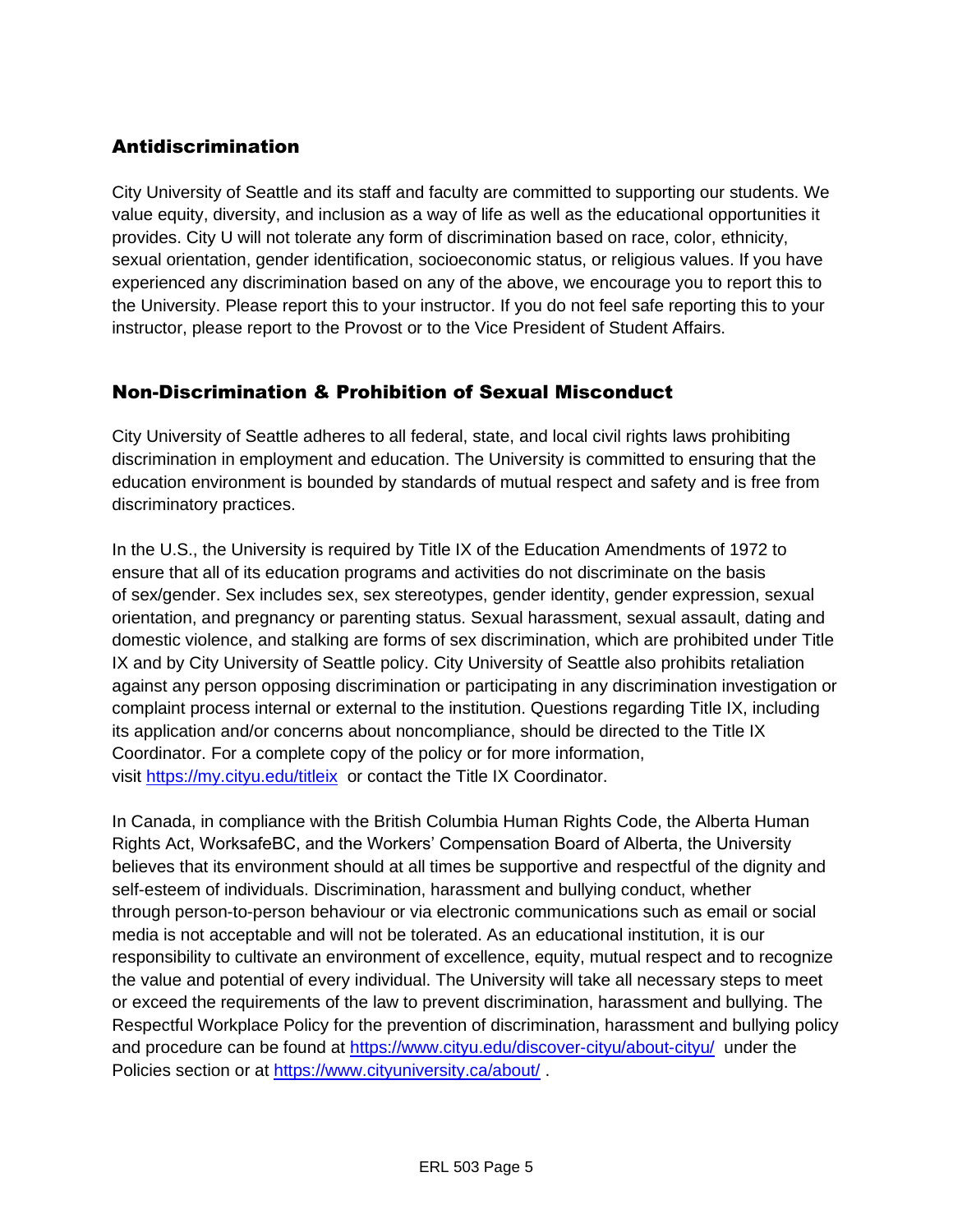#### Religious Accommodations

City University of Seattle has a policy for accommodation of student absences or significant hardship due to reasons of faith or conscience, or for organized religious activities. The University's policy, including more information about how to request an accommodation, is available in the University Catalog and on the my.cityu.edu student portal. Accommodations must be requested by the 20% mark of this course (e.g. day 14 of a ten-week course, day 7 of a 5-week course) using the Religious Accommodations Request Form found on the student dashboard in the my.cityu.edu student portal.

#### Academic Integrity

Academic integrity in students requires the pursuit of scholarly activity that is free from fraud, deception and unauthorized collaboration with other individuals. Students are responsible for understanding CityU's policy on academic integrity and adhering to its standards in meeting all course requirements. A complete copy of this policy can be found in the [University Catalog](https://nam11.safelinks.protection.outlook.com/?url=http%3A%2F%2Fwww.cityu.edu%2Fcatalog%2F&data=04%7C01%7Claker%40cityu.edu%7Cbc558c70c10340dbaa2408d9172365a0%7Cb3fa96d9f5154662add763d854e39e63%7C1%7C0%7C637566263054341952%7CUnknown%7CTWFpbGZsb3d8eyJWIjoiMC4wLjAwMDAiLCJQIjoiV2luMzIiLCJBTiI6Ik1haWwiLCJXVCI6Mn0%3D%7C1000&sdata=aL6fsSyLtVzJgdrlE9PtZXb%2F3H6wCdrvPcw4zOoEYTI%3D&reserved=0) in the section titled *Academic Integrity Policy* under *Student Rights & Responsibilities*.

#### **Attendance**

Students taking courses in any format at the University are expected to be diligent in their studies and to attend class regularly. Regular class attendance is important in achieving learning outcomes in the course and may be a valid consideration in determining the final grade. For classes where a physical presence is required, a student has attended if they are present at any time during the class session. For online classes, a student has attended if they have posted or submitted an assignment. A complete copy of this policy can be found in the [University Catalog](https://nam11.safelinks.protection.outlook.com/?url=http%3A%2F%2Fwww.cityu.edu%2Fcatalog%2F&data=04%7C01%7Claker%40cityu.edu%7Cbc558c70c10340dbaa2408d9172365a0%7Cb3fa96d9f5154662add763d854e39e63%7C1%7C0%7C637566263054341952%7CUnknown%7CTWFpbGZsb3d8eyJWIjoiMC4wLjAwMDAiLCJQIjoiV2luMzIiLCJBTiI6Ik1haWwiLCJXVCI6Mn0%3D%7C1000&sdata=aL6fsSyLtVzJgdrlE9PtZXb%2F3H6wCdrvPcw4zOoEYTI%3D&reserved=0) in the section titled *Attendance* under *Student Rights & Responsibilities*.

#### Final Assignments Due Date

Final assignments for each class at CityU must be due on or before the final date of the course as indicated in the university's course information system. Due dates that extend beyond the final date of the course may negatively impact tuition funding for students.

### Support Services

#### Disability Services Accommodations Statement